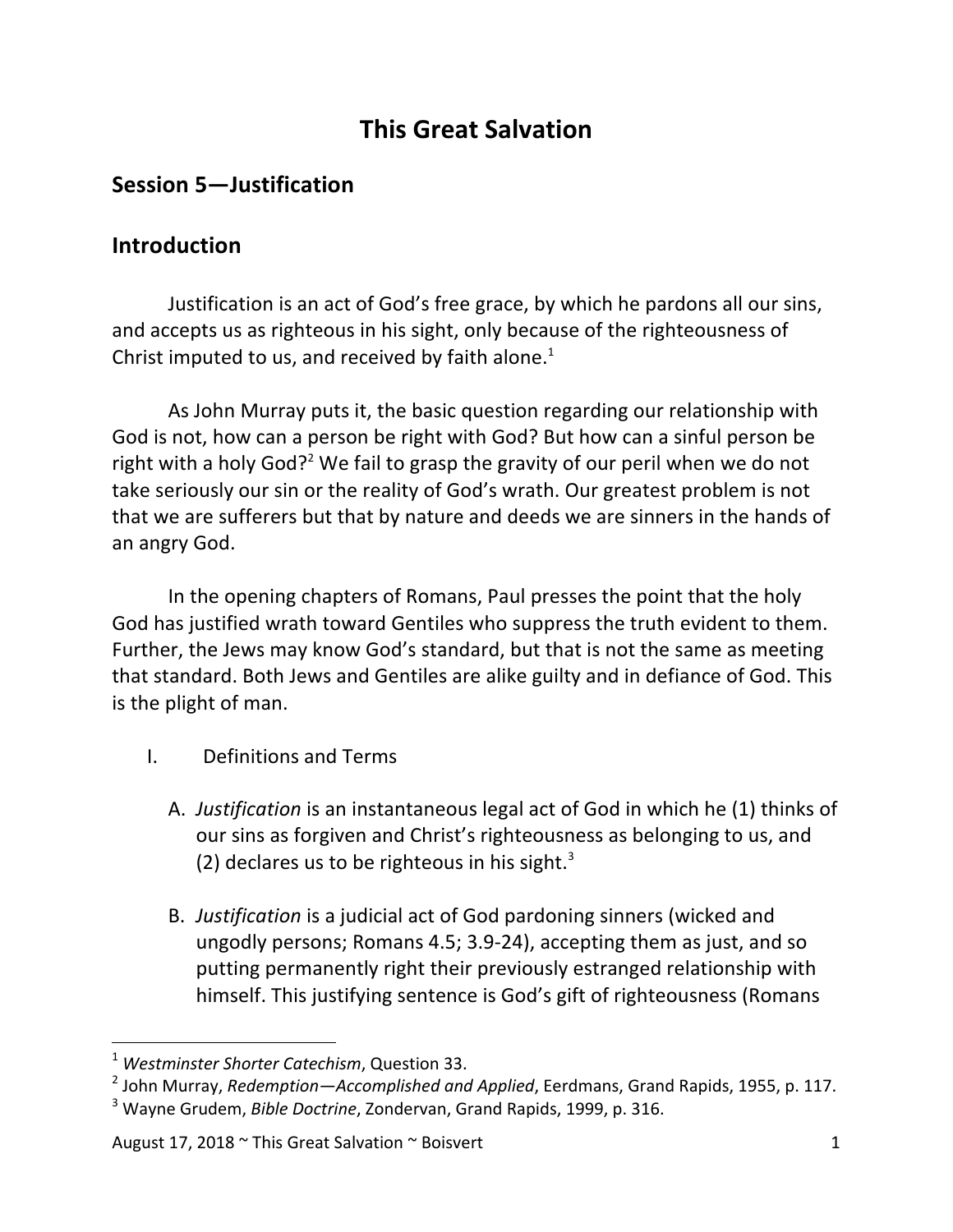5.15-17), his bestowal of a status of acceptance for Jesus' sake (2) Corinthians 5.21).<sup>4</sup>

- C. *Justification* is God's "just justifying of the unjust, his righteous way of 'righteoussing' the unrighteous."<sup>5</sup>
- D. *The Righteousness of God*—primarily a righteousness *from* God. But also meaning God's perfectly right moral character manifested in his holiness and justice ("Shall not the judge of all the earth do right?" Genesis 18.25). Further, it also includes his way of saving sinners through Christ's death which meets the demands of his holy nature.
- E. *Redemption*—from the imagery of the ancient slave market, it involved paying the necessary price to gain release of the prisoner or slave.
- F. *Propitiation*—a wrath-removing sacrifice through which God becomes propitious (favorable) toward us.
- II. Romans 3.19-31

19) Now we know that whatever the law says it speaks to those who are under the law, so that every mouth may be stopped, and the whole world may be held accountable to God. For by the works of the law no human being will be justified in his sight, since through the law comes the knowledge of sin.

**21)** But now the righteousness of God has been manifested apart from the law, although the Law and the Prophets bear witness to it—the righteousness of God through faith in Christ Jesus for all who believe. For there is no distinction: for all have sinned and fall short of the glory of God, and are justified by his grace as a gift, through the redemption that is in Christ Jesus, whom God put **forward as a propitiation by his blood, to be received by faith. This was to show** God's righteousness, because in his divine forbearance he had passed over **former sins. It was to show his righteousness at the present time, so that he** might be just and the justifier of the one who has faith in Jesus.

**27)** Then what becomes of our boasting? It is excluded. By what kind of law? By a law of works? No, but by a law of faith. For we hold that one is justified by

<sup>&</sup>lt;sup>4</sup> J.I. Packer, *Concise Theology*, Tyndale House, Wheaton, 1993, p. 164.

<sup>&</sup>lt;sup>5</sup> John R.W. Stott, *Romans*, InterVarsity Press, Downers Grove, 1994, p. 109.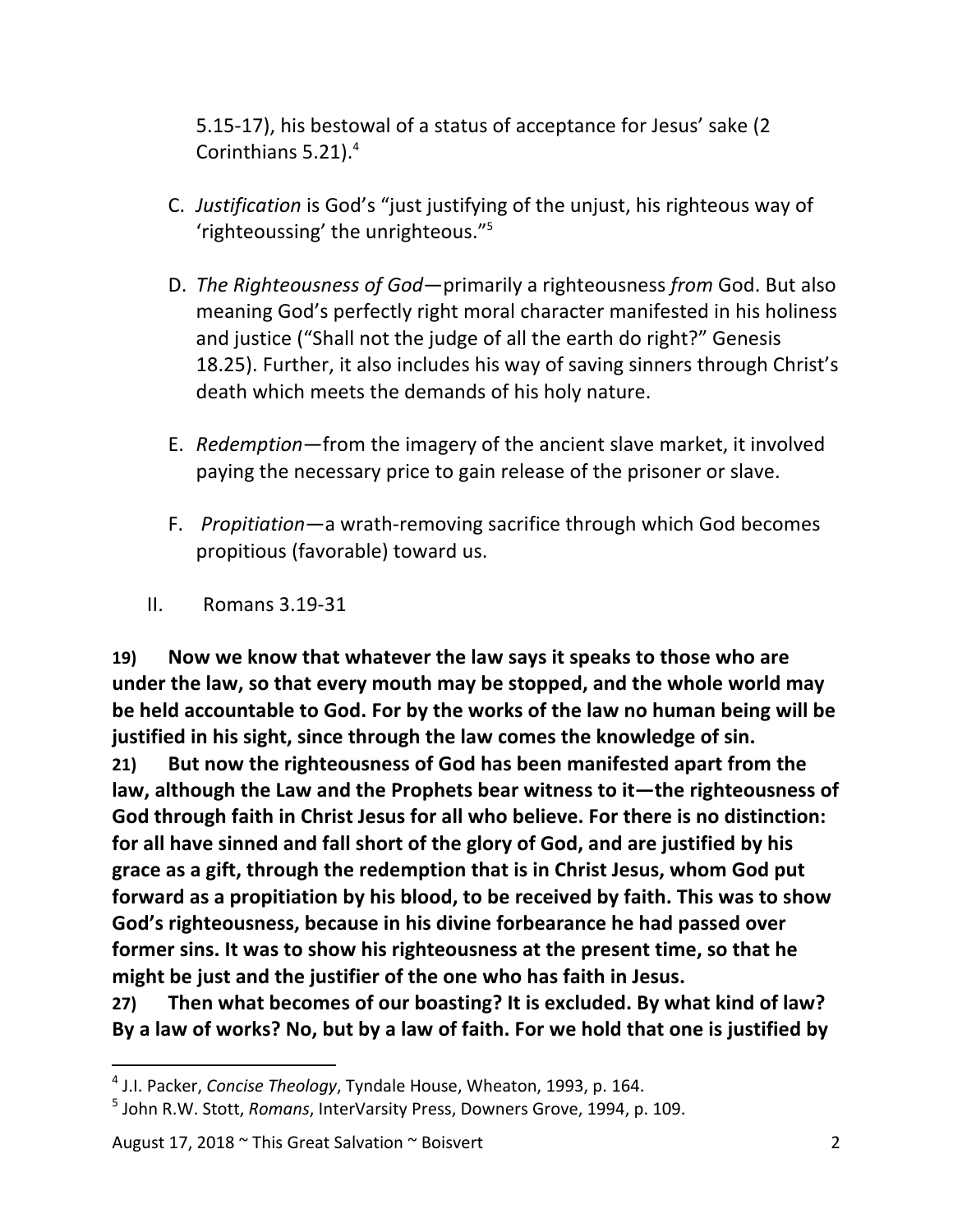faith apart from works of the law. Or is God the God of Jews only? Is he not the God of Gentiles also? Yes, of Gentiles also, since God is one. He will justify the circumcised by faith and the uncircumcised through faith. Do we then **overthrow the law by this faith? By no means! On the contrary, we uphold the law.**

- A. 3.19 so that every mouth may be stopped, and the whole world may be **held accountable to God.** The picture is one of a defendant in a courtroom unable to say anything in his defense because of the mountain of evidence amassed against him.
- B. 3.20 For by the works of the law no human being will be justified in his **sight.** The phrase works of the law makes its first appearance in Romans. There seems to be some idea of self-salvation in view. But Paul clearly states that justification cannot be gained by works of the law. One of the purposes of the law is to reveal sin, not to justify. J.B. Phillips Version says it well: ... it is the straightedge of the Law that shows us how crooked we **are.**
- C. 3.21—**But now the righteousness of God has been manifested apart from the law, ...** These words introduce perhaps the greatest pivot in all the Bible. In a temporal sense they reflect a change from the old era of sin's dominion to the new era of salvation since God's righteousness has now been revealed. (Cf. Romans 1.17). We have arrived at a new covenant. This manifestation of righteousness is apart from the law, but not in opposition to the law. Indeed, the law witnesses to it. That will be seen in chapter 4 when Paul brings out two witnesses (Abraham and David) from the Old Testament to confirm what he is saying.
- D. 3.22-23 the righteousness of God through faith in Christ Jesus for all **who believe. For there is no distinction: for all have sinned ...** Faith is the means by which this righteousness reaches us. Both Jews and Gentiles are in the same boat.
- E. 3.24a—**... and are justified by his grace as a gift ...** The source of justification is God's grace.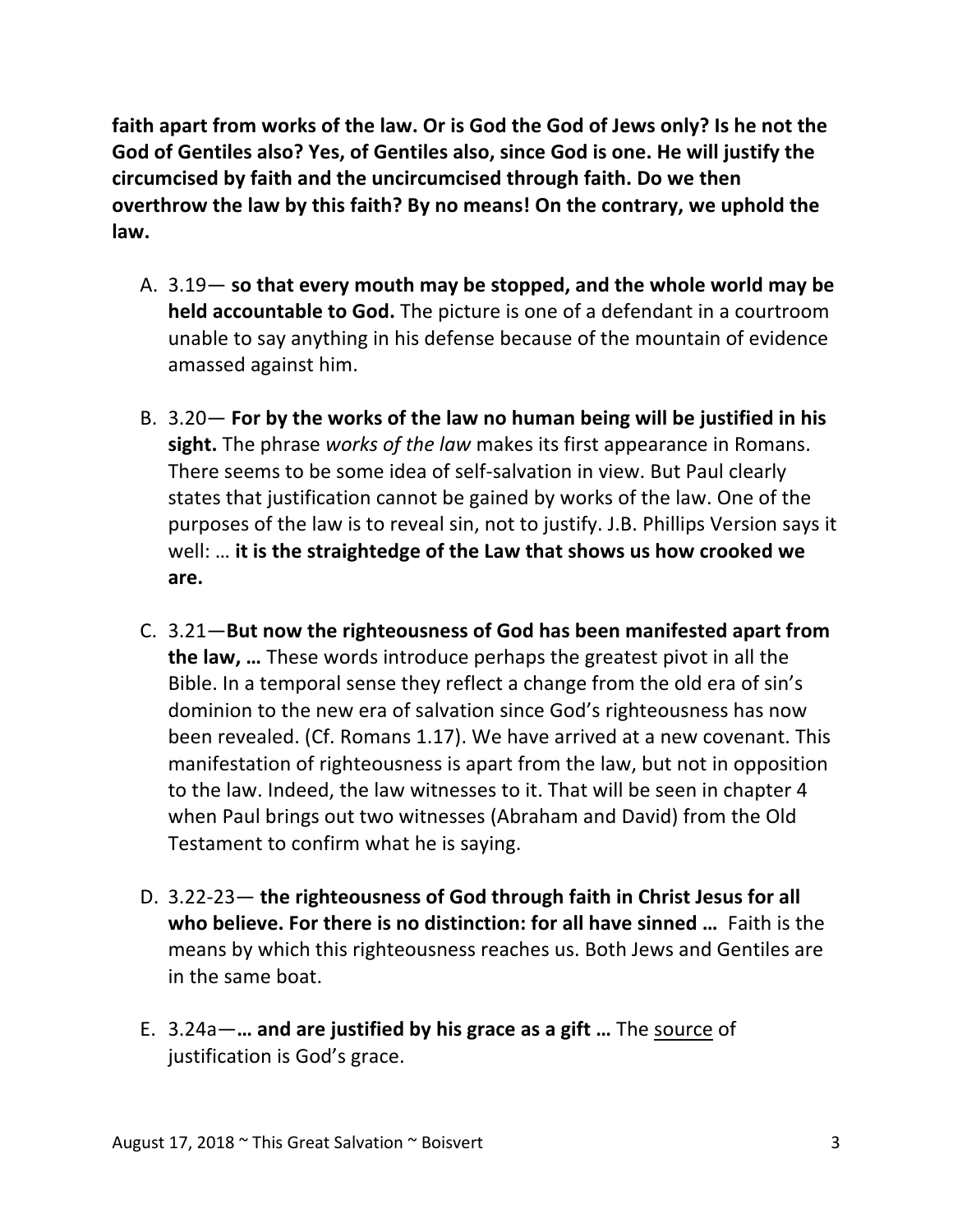- **F.** 3.24b—**… through the redemption that is in Christ Jesus ... The** basis/ground of justification is the redemptive work of Jesus Christ.
- G. 3.25a— ... whom God put forward as a propitiation by his blood, to be **received by faith.** The justified wrath of God has been turned to favor, has been satisfied by the sacrifice of Christ. Faith is again mentioned as the instrument through which this gift is received.
- H. 3.25b-26—**This was to show God's righteousness, because in his divine forbearance he had passed over former sins. It was to show his** righteousness at the present time, so that he might be just and the **justifier of the one who has faith in Jesus.** The passing over of sins formerly committed (before Christ's redemptive work) by God's covenant people refers to the fact that though they did suffer temporal punishment, they never faced the full weight of condemnation. That came on Christ himself. The contrast between 'former' and 'present' points up the demonstration of God's righteousness because though he passed over or overlooked former sins in this sense (Acts 17.30). "... it was his fixed intention in the fulness of time to punish these sins in the death of his Son. This was the only way he could both himself be just, indeed *demonstrate his justice* and simultaneously be *the one who justifies those who have faith in Jesus*. Both justice (the divine attribute) and justification (the divine action) would be impossible without the cross." $6$
- I. The Means of Justification—Faith (3.22; 27-31) Then what becomes of our **boasting?** It is excluded. By what kind of law? By a law of works? No, but by a law of faith. For we hold that one is justified by faith apart from **works of the law.**
	- 1. The boasting Paul has in mind is the pride of accomplishment in the keeping of the law. The principle of faith excludes all such boasting. To be justified through faith apart from the works of the law amounts to saying we are justified by faith alone, the watchword of the Reformation. ... **yet we know that a person is** not justified by the works of the law but through faith in Jesus **Christ, so we also have believed in Christ Jesus, in order to be**

 $<sup>6</sup>$  Stott, p. 116.</sup>

August 17, 2018 ~ This Great Salvation ~ Boisvert 4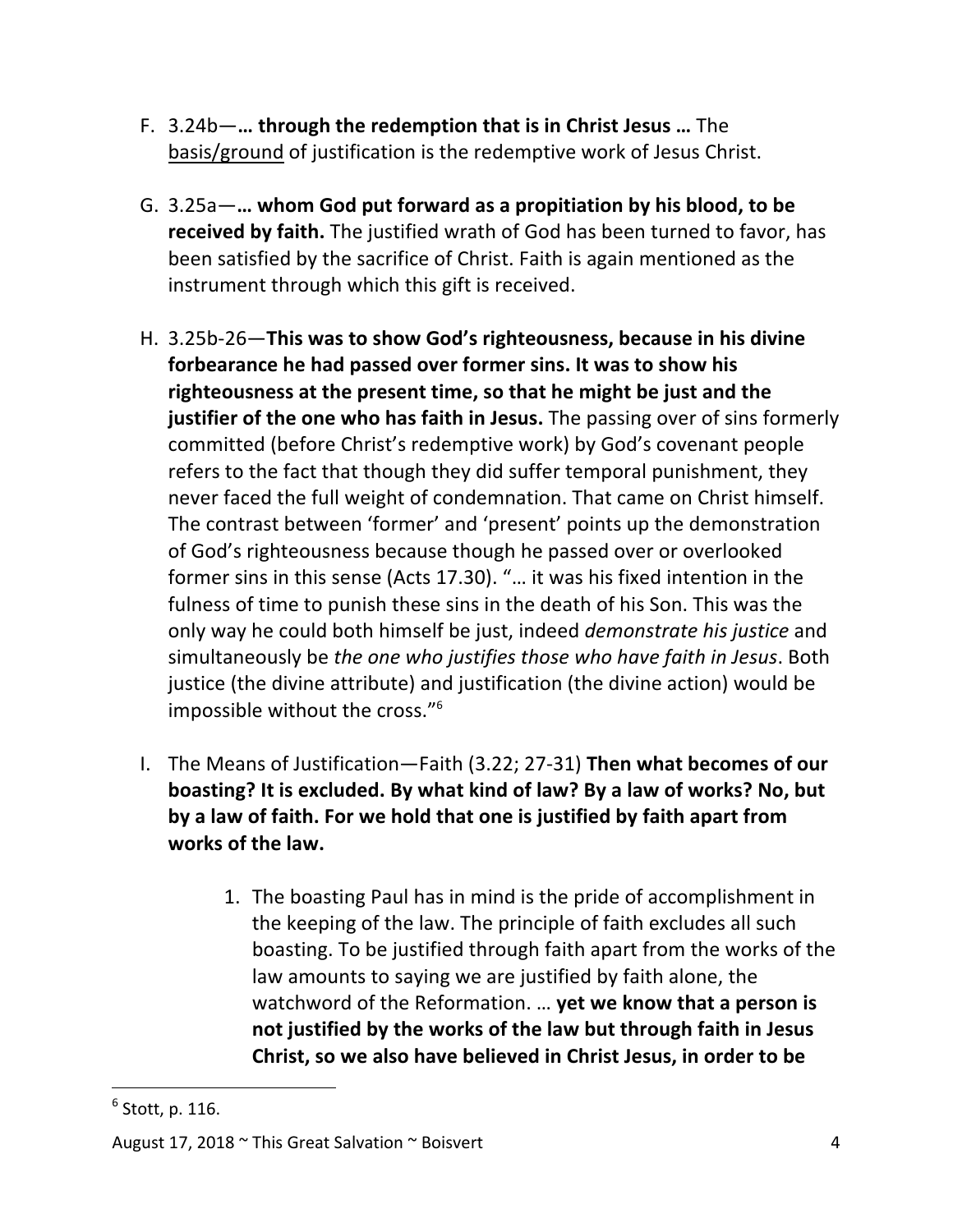## **justified by faith in Christ and not by the works of the law, because by works of the law no one will be justified. (Galatians 2.16)**

- 2. From the time of Genesis 12 God's plan has included Jews and Gentiles, though his initial covenant was with the Jews only. The inclusion of Gentiles is an important theme in this section, but not the main theme. Faith is the main theme. Justification by grace alone in Christ alone and through faith alone will have the effect of breaking down all divisions—racial, ethnic, etc.
- 3. Though at times Paul may seem to be disparaging the law, he is not. He answers opponents who accuse him of opposing the law first by denying it and then countering that faith establishes the law. Chapter 4 will bring this out. The law has a part to play, but not as the means through which God justifies.
- III. What then shall we say was gained by Abraham, our forefather according to the flesh? For if Abraham was justified by works, he has something to boast about, but not before God. For what does the Scripture say? "Abraham believed God, and it was counted to him as righteousness." Now to the one who works, his wages are not counted as a gift but as his due. And to the one who does not work but trusts him who justifies the ungodly, his faith is counted as righteousness, just as David also speaks of the blessing of the one to **whom God counts righteousness apart from works: "Blessed are those** whose lawless deeds are forgiven, and whose sins are covered; **blessed is the man against whom the Lord will not count his sin."** Romans 4.1-8
	- A. The theme of no boasting is carried through into chapter 4 with Abraham, the great patriarch. Paul uses him to clarify how one becomes justified (through faith). Abraham was *not* justified by works.
		- 1. **"What does the Scripture say?"** This should always be our first question in settling any issue.